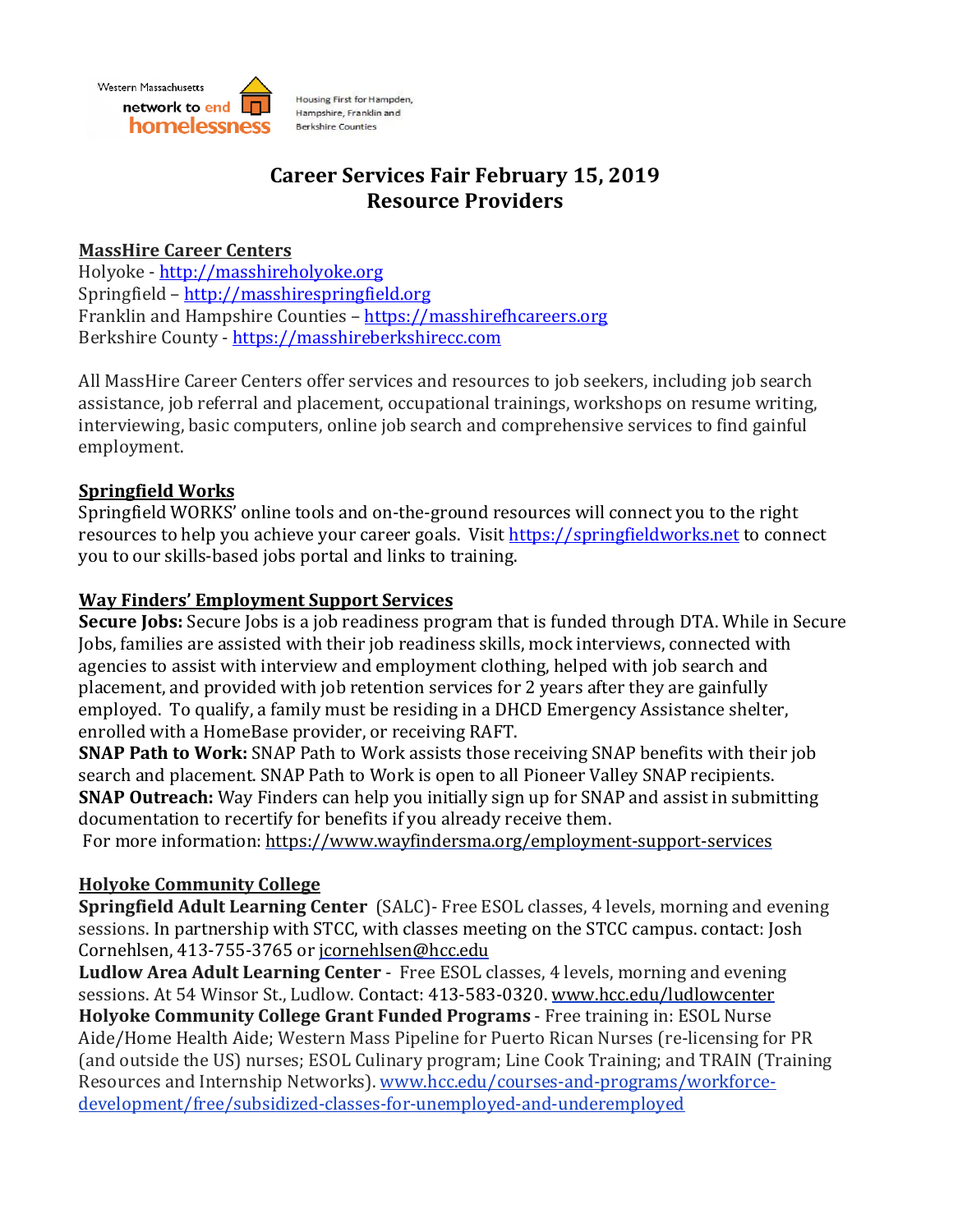

# **Springfield Technical Community College -** *contact: Susan Johnson Workforce*

*Development/STCC Adult Education Center (413) 755-4300*

**Workforce Development Center** offers programs and classes that will lead to employment. We offer workforce training and certifications in a wide variety of areas including Construction/Trades, Health, IT/Network Certification, Management, Manufacturing, Professional and Personal Development, Real Estate Sales.

**Springfield Adult Learning Center (SALC)** classes focus on preparing students for careers in addition to entering community college and vocational certificate programs. HiSET, ESOL, and Transitions to College offered free to MA residents.

### **Greenfield Community College (**www.gcc.mass.edu)

Admissions for degree and certificate programs. College & Career Compass resources are available for hands-on support to explore majors and build individual academic and career plans. admission@gcc.mass.edu or (413) 775-1801

**Workforce Development & Community Education** trainings and workshops leading to employment include Construction/Trades, ServSafe Food Protection and online vocational trainings. Funding is available for eligible participants in Manufacturing, Allied Health including Personal Care Homemaker and Nursing Assistant/Home Health Aide, CPR, First Aid and EMT Basic. Contact non-credit@gcc.mass.edu or 413-775-1661

# **MA Department of Transitional Assistance**

**Springfield Office**: https://www.mass.gov/locations/springfield-center-transitionalassistance-office-dta **Holyoke Office**: https://www.mass.gov/locations/holyoke-transitional-assistance-office-dta Greenfield Office: https://www.mass.gov/locations/greenfield-transitional-assistance-office-

dta

Pittsfied office: https://www.mass.gov/locations/pittsfield-transitional-assistance-office-dta

The DTA assists and empowers low-income individuals and families to meet their basic needs, improve their quality of life, and achieve long term economic self-sufficiency. DTA serves one in eight residents of the Commonwealth with direct economic assistance (cash benefits) and food assistance (SNAP benefits), as well as workforce training opportunities.

# **Western Mass Employment Collaborative (WMEC) - https://www.wmecworks.net/**

We expand employment opportunities for a diverse population of individuals with disabilities. WMEC is a collaborative of community partners in Western Massachusetts that helps job seekers find meaningful work with great employers, creating a stronger community. The pool of candidates, which results from the collaborative of community partners, includes individuals who experience a mental illness, a developmental disability, or a physical disability. Job candidates have a range of interests, skills and level of education, but all share one common trait – the commitment and desire to enter the workforce and contribute positively to a local employer.